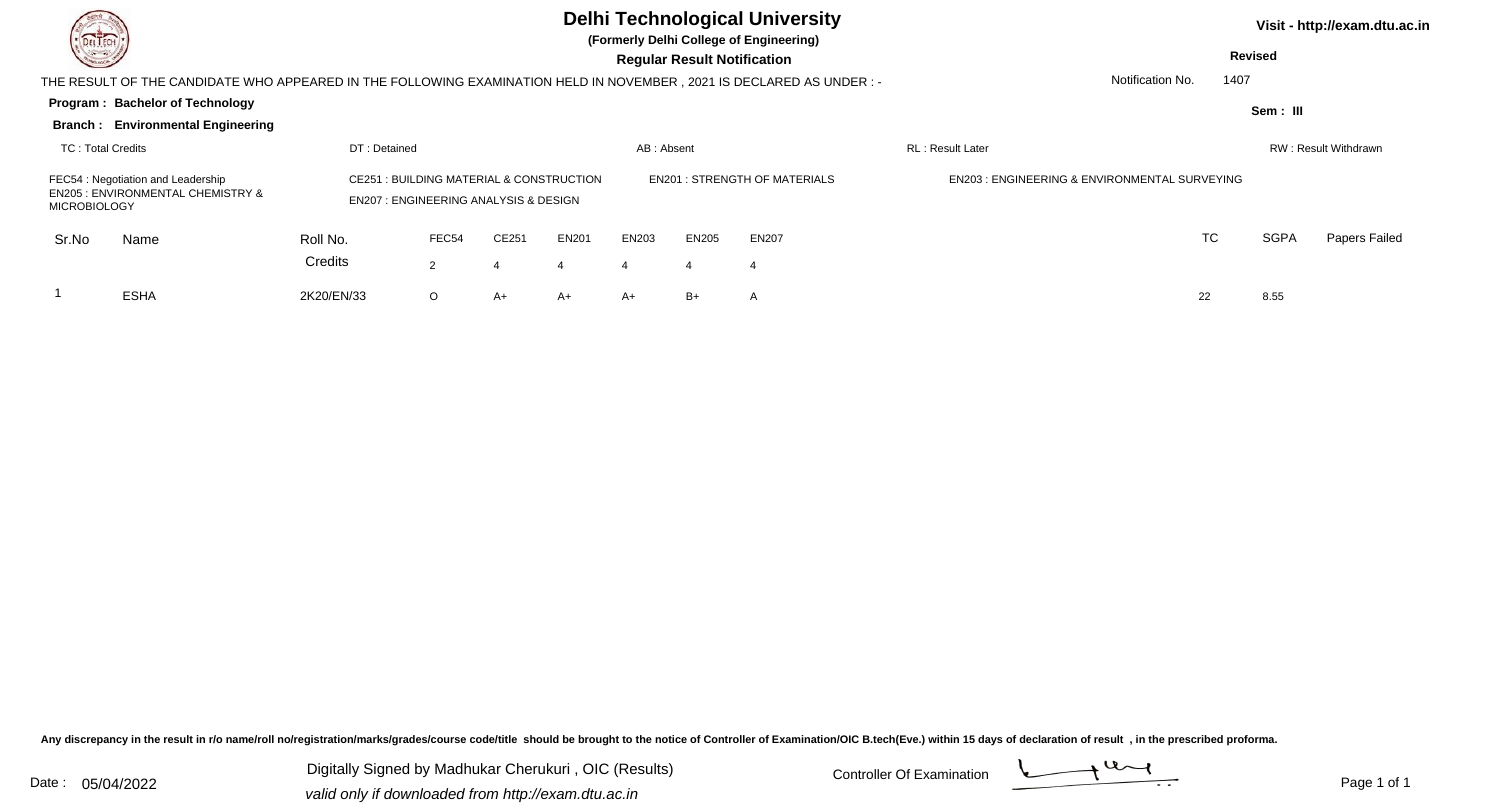| <b>DELTECH</b>           |                                                                                                                     |                     |                                                                                   |                                |            |                         | <b>Delhi Technological University</b><br>(Formerly Delhi College of Engineering)<br><b>Regular Result Notification</b> |                         |                                        |                   |                                                                                                |                  |           | <b>Revised</b> | Visit - http://exam.dtu.ac.in |
|--------------------------|---------------------------------------------------------------------------------------------------------------------|---------------------|-----------------------------------------------------------------------------------|--------------------------------|------------|-------------------------|------------------------------------------------------------------------------------------------------------------------|-------------------------|----------------------------------------|-------------------|------------------------------------------------------------------------------------------------|------------------|-----------|----------------|-------------------------------|
|                          | THE RESULT OF THE CANDIDATE WHO APPEARED IN THE FOLLOWING EXAMINATION HELD IN NOVEMBER, 2021 IS DECLARED AS UNDER:- |                     |                                                                                   |                                |            |                         |                                                                                                                        |                         |                                        |                   |                                                                                                | Notification No. | 1407      |                |                               |
|                          | <b>Program: Bachelor of Technology</b>                                                                              |                     |                                                                                   |                                |            |                         |                                                                                                                        |                         |                                        |                   |                                                                                                |                  |           | Sem: VII       |                               |
|                          | <b>Branch: Computer Engineering</b>                                                                                 |                     |                                                                                   |                                |            |                         |                                                                                                                        |                         |                                        |                   |                                                                                                |                  |           |                |                               |
| <b>TC: Total Credits</b> |                                                                                                                     | DT: Detained        |                                                                                   |                                |            | AB: Absent              |                                                                                                                        |                         |                                        |                   | RL: Result Later                                                                               |                  |           |                | RW: Result Withdrawn          |
|                          | CO395 : Entrepreneurship and Venture Development<br><b>CO403: TRAINING SEMINAR</b>                                  |                     | CO415 : WIRELESS AND MOBILE COMPUTING<br>CO405 : INFORMATION AND NETWORK SECURITY |                                |            |                         | CO407 : DISTRIBUTED SYSTEMS                                                                                            |                         | CO423 : SWARM & EVOLUTIONARY COMPUTING |                   | CO401 : B.TECH PROJECT-I                                                                       |                  |           |                |                               |
| Sr.No                    | Name                                                                                                                | Roll No.            | CO395                                                                             | CO415                          | CO423      | CO401                   | CO403                                                                                                                  | CO405                   | CO407                                  |                   |                                                                                                |                  | <b>TC</b> | <b>SGPA</b>    | Papers Failed                 |
|                          |                                                                                                                     | Credits             | $\overline{4}$                                                                    | $\overline{4}$                 | 4          | $\overline{4}$          | 2                                                                                                                      | $\overline{4}$          | 4                                      |                   |                                                                                                |                  |           |                |                               |
|                          | <b>AMAN KUMAR</b>                                                                                                   | 2K18/CO/051         | $\overline{A}$                                                                    | $A+$                           | $\circ$    | A                       | $A+$                                                                                                                   | $A+$                    | $A+$                                   |                   |                                                                                                |                  | 26        | 8.85           |                               |
|                          | CO395 : Entrepreneurship and Venture Development<br>CO405 : INFORMATION AND NETWORK SECURITY                        |                     | EC423 : Internet and Web Technologies<br>CO407 : DISTRIBUTED SYSTEMS              |                                |            |                         | CO401 : B.TECH PROJECT-I<br>MOOC401*: Game Theory, Stanford<br>University(COURSERA)*                                   |                         |                                        |                   | CO403 : TRAINING SEMINAR<br>MOOC403*: Linux for Developers, THE LINUX<br>FOUNDATION(COURSERA)* |                  |           |                |                               |
| Sr.No                    | Name                                                                                                                | Roll No.            | CO395                                                                             | EC423                          | CO401      | CO403                   | CO405                                                                                                                  | CO407                   |                                        | MOOC401* MOOC403* |                                                                                                |                  | <b>TC</b> | <b>SGPA</b>    | Papers Failed                 |
|                          |                                                                                                                     | Credits             | $\overline{4}$                                                                    | $\overline{4}$                 | 4          | $\overline{2}$          |                                                                                                                        | 4                       | $\overline{2}$                         | $\overline{2}$    |                                                                                                |                  |           |                |                               |
| $\overline{2}$           | BETHEL DEGAGA NEBI                                                                                                  | 2K18/CO/108         | $A+$                                                                              | $B+$                           | F          | B                       | $B+$                                                                                                                   | $\overline{A}$          | $A+$                                   | $A+$              |                                                                                                |                  | 22        | 6.62           | CO401.                        |
|                          | CO395: Entrepreneurship and Venture Development<br>CO403 : TRAINING SEMINAR                                         |                     | IT425 : NATURAL LANGUAGE PROCESSING<br>CO405 : INFORMATION AND NETWORK SECURITY   |                                |            |                         | ME419: ROBOTICS & AUTOMATION<br>CO407 : DISTRIBUTED SYSTEMS                                                            |                         |                                        |                   | CO401 : B.TECH PROJECT-I                                                                       |                  |           |                |                               |
| Sr.No                    | Name                                                                                                                | Roll No.<br>Credits | CO395<br>$\overline{4}$                                                           | <b>IT425</b><br>$\overline{4}$ | ME419<br>4 | CO401<br>$\overline{4}$ | CO403<br>$\overline{2}$                                                                                                | CO405<br>$\overline{4}$ | CO407<br>-4                            |                   |                                                                                                |                  | <b>TC</b> | <b>SGPA</b>    | Papers Failed                 |
| 3                        | VAZIRA KHAKIMOVA                                                                                                    | 2K18/CO/385         | $A+$                                                                              | P                              | F          | F                       | $B+$                                                                                                                   | $\overline{A}$          | $B+$                                   |                   |                                                                                                |                  | 18        | 4.85           | ME419.<br>CO401,              |

Digitally Signed by Madhukar Cherukuri, OIC (Results)<br>Date : 05/04/2022 valid only if downloaded from http://oxam.dtu.ac.in Digitally Signed by Madhukar Cherukuri , OIC (Results)valid only if downloaded from http://exam.dtu.ac.in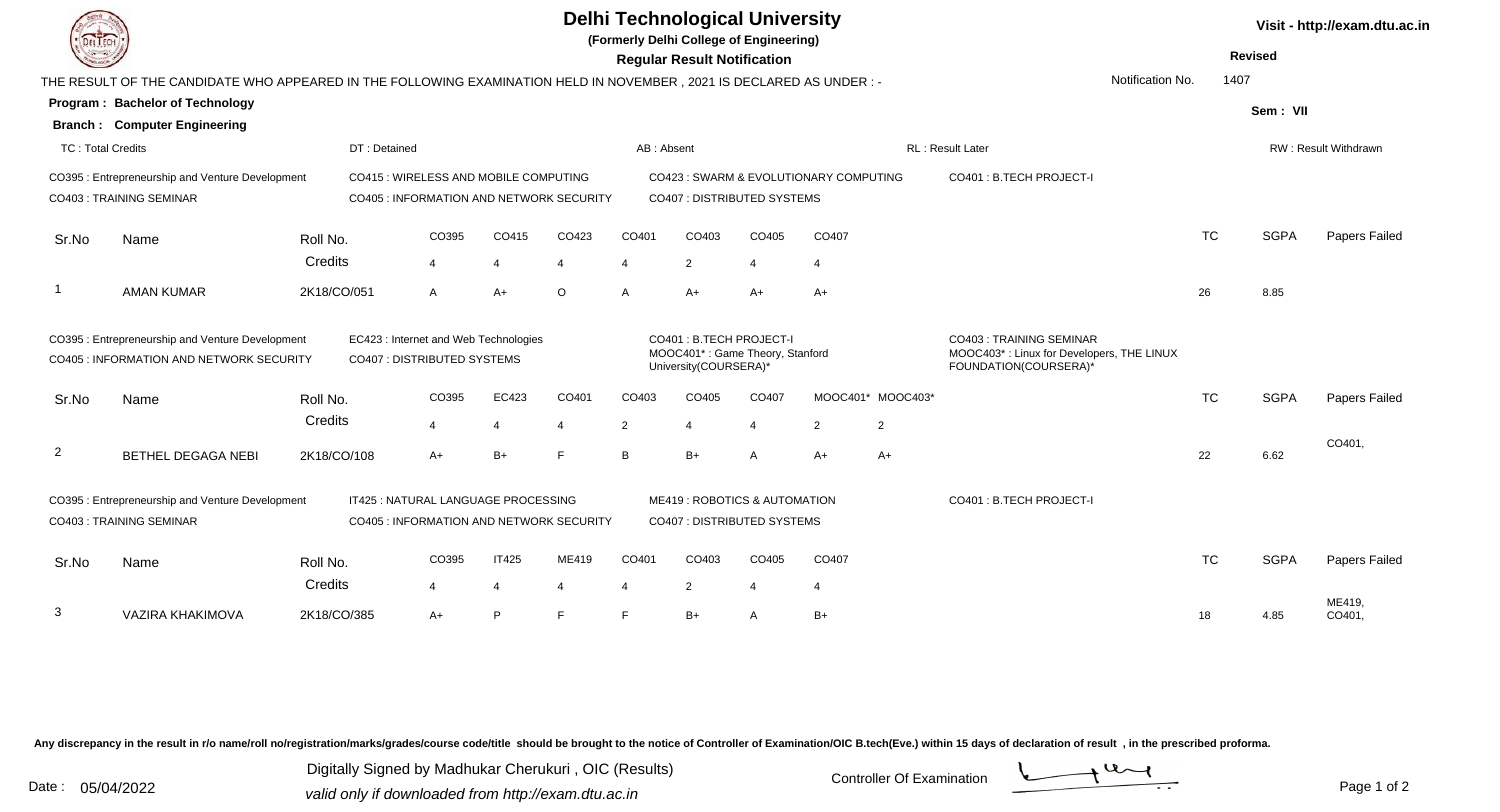| <b>DELTECH</b><br><b>Consulton</b> |                                                                                                                      |                     |                                                                                                    |       |                |         |            | <b>Delhi Technological University</b><br>(Formerly Delhi College of Engineering)<br><b>Regular Result Notification</b> |         |       |                          |                  |           | <b>Revised</b> | Visit - http://exam.dtu.ac.in |
|------------------------------------|----------------------------------------------------------------------------------------------------------------------|---------------------|----------------------------------------------------------------------------------------------------|-------|----------------|---------|------------|------------------------------------------------------------------------------------------------------------------------|---------|-------|--------------------------|------------------|-----------|----------------|-------------------------------|
|                                    | THE RESULT OF THE CANDIDATE WHO APPEARED IN THE FOLLOWING EXAMINATION HELD IN NOVEMBER, 2021 IS DECLARED AS UNDER :- |                     |                                                                                                    |       |                |         |            |                                                                                                                        |         |       |                          | Notification No. | 1407      |                |                               |
|                                    | Program: Bachelor of Technology                                                                                      |                     |                                                                                                    |       |                |         |            |                                                                                                                        |         |       |                          |                  |           | Sem: VII       |                               |
|                                    | <b>Branch: Computer Engineering</b>                                                                                  |                     |                                                                                                    |       |                |         |            |                                                                                                                        |         |       |                          |                  |           |                |                               |
| <b>TC: Total Credits</b>           |                                                                                                                      |                     | DT: Detained                                                                                       |       |                |         | AB: Absent |                                                                                                                        |         |       | <b>RL: Result Later</b>  |                  |           |                | RW: Result Withdrawn          |
|                                    | CO395: Entrepreneurship and Venture Development<br>CO403: TRAINING SEMINAR                                           |                     | IT427 : INTRUSION DETECTION AND INFORMATION<br>WARFARE<br>CO405 : INFORMATION AND NETWORK SECURITY |       |                |         |            | <b>SE409: SOFTWARE MAINTENANCE</b><br>CO407: DISTRIBUTED SYSTEMS                                                       |         |       | CO401 : B.TECH PROJECT-I |                  |           |                |                               |
| Sr.No                              | Name                                                                                                                 | Roll No.<br>Credits |                                                                                                    | CO395 | <b>IT427</b>   | SE409   | CO401      | CO403                                                                                                                  | CO405   | CO407 |                          |                  | <b>TC</b> | <b>SGPA</b>    | Papers Failed                 |
|                                    |                                                                                                                      |                     |                                                                                                    |       | $\overline{4}$ |         |            | 2                                                                                                                      |         | -4    |                          |                  |           |                |                               |
| 4                                  | <b>ARTH SINGH</b>                                                                                                    | 2K18/CO/092         |                                                                                                    | $A+$  | O              | $\circ$ | B          | A                                                                                                                      | $\circ$ | A+    |                          |                  | 26        | 8.92           |                               |

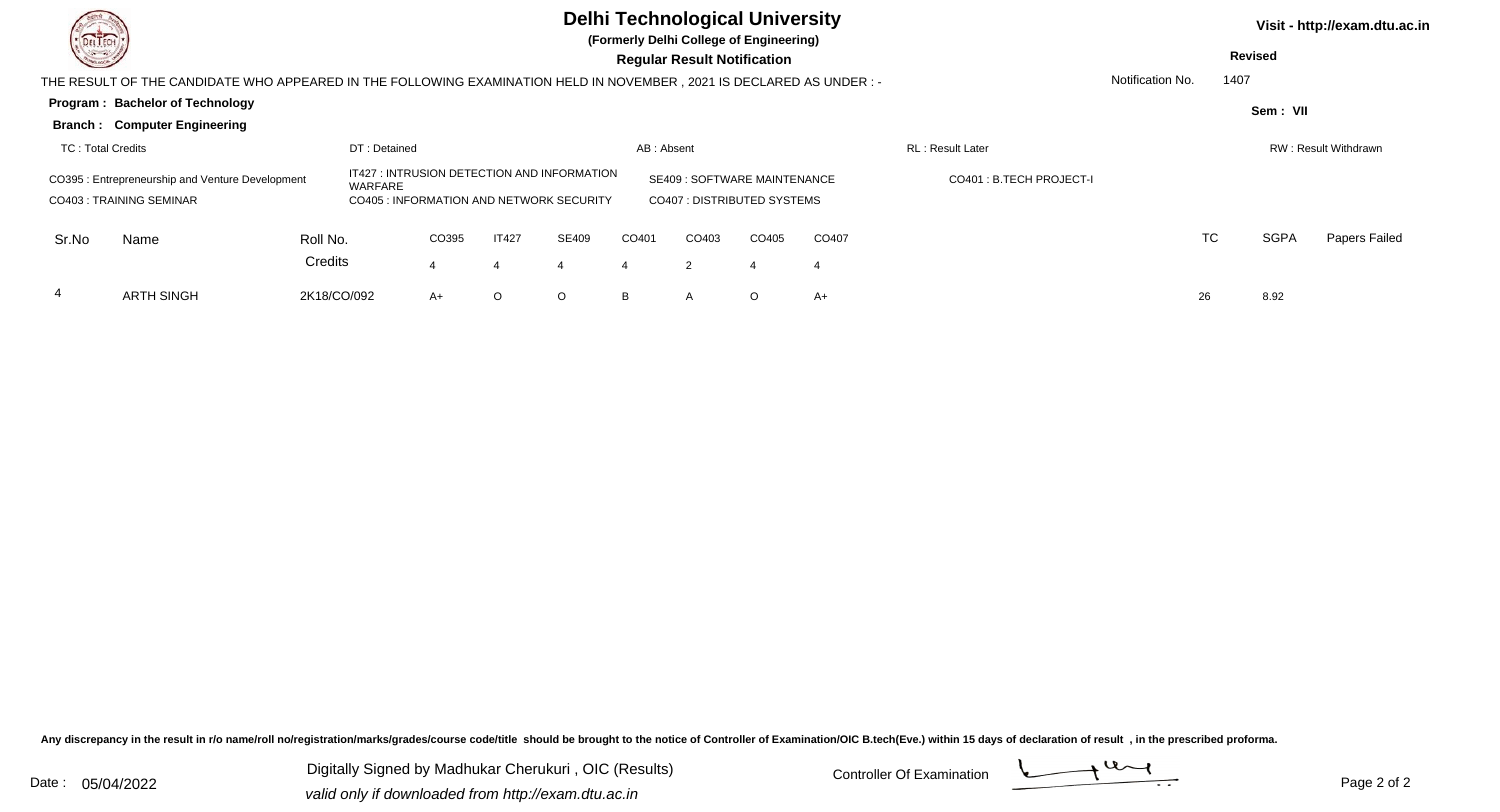| DEL TECH                             |                                                                                                                       |                     |                                 |            |         |            |                                    | <b>Delhi Technological University</b><br>(Formerly Delhi College of Engineering)   |                  |      |                | Visit - http://exam.dtu.ac.in |
|--------------------------------------|-----------------------------------------------------------------------------------------------------------------------|---------------------|---------------------------------|------------|---------|------------|------------------------------------|------------------------------------------------------------------------------------|------------------|------|----------------|-------------------------------|
| <u>in android and a strong group</u> |                                                                                                                       |                     |                                 |            |         |            | <b>Regular Result Notification</b> |                                                                                    |                  |      | <b>Revised</b> |                               |
|                                      | THE RESULT OF THE CANDIDATE WHO APPEARED IN THE FOLLOWING EXAMINATION HELD IN NOVEMBER , 2021 IS DECLARED AS UNDER :- |                     |                                 |            |         |            |                                    |                                                                                    | Notification No. | 1407 |                |                               |
|                                      | <b>Program: Bachelor of Technology</b>                                                                                |                     |                                 |            |         |            |                                    |                                                                                    |                  |      | Sem: V         |                               |
|                                      | <b>Branch: Software Engineering</b>                                                                                   |                     |                                 |            |         |            |                                    |                                                                                    |                  |      |                |                               |
| TC: Total Credits                    |                                                                                                                       | DT: Detained        |                                 |            |         | AB: Absent |                                    | <b>RL: Result Later</b>                                                            |                  |      |                | RW: Result Withdrawn          |
|                                      | IT359a : Java Programming                                                                                             |                     | SE325 : WEB TECHNOLOGY          |            |         |            |                                    | SE301 : OBJECT ORIENTED SOFTWARE ENGINEERING SE303 : ALGORITHM DESIGN AND ANALYSIS |                  |      |                |                               |
|                                      | HU301a: Engineering Economics                                                                                         |                     | SE321 : ARTIFICIAL INTELLIGENCE |            |         |            |                                    |                                                                                    |                  |      |                |                               |
| Sr.No                                | Name                                                                                                                  | Roll No.<br>Credits | IT359a                          | SE325<br>4 | SE301   | SE303<br>Δ | HU301a<br>3                        | SE321<br>4                                                                         |                  | TC   | <b>SGPA</b>    | Papers Failed                 |
|                                      | MUSKAN GUPTA                                                                                                          | 2K19/SE/077         | $\circ$                         | A+         | $\circ$ | $\circ$    | A+                                 | $A+$                                                                               | 23               |      | 9.52           |                               |

Digitally Signed by Madhukar Cherukuri, OIC (Results) Controller Of Examination Controller Of Examination Digitally Signed by Madhukar Cherukuri , OIC (Results)valid only if downloaded from http://exam.dtu.ac.in

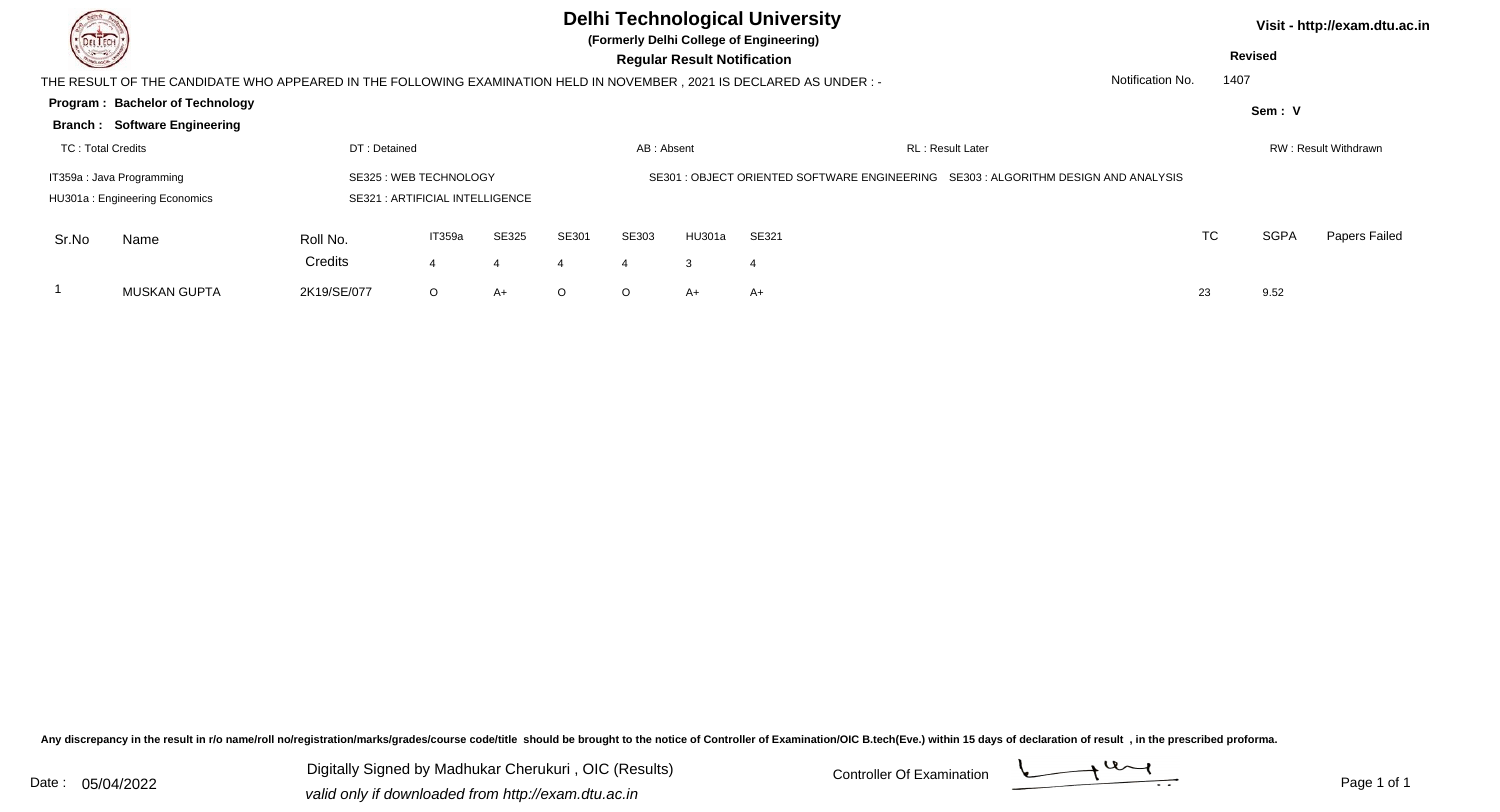| <b>DELTECH</b>           |                                                                                                                      |             |                                            |                         |                                          |                                                  |                |                                    | <b>Delhi Technological University</b><br>(Formerly Delhi College of Engineering) |                                          |                   |                                             |                  |           |                | Visit - http://exam.dtu.ac.in |
|--------------------------|----------------------------------------------------------------------------------------------------------------------|-------------|--------------------------------------------|-------------------------|------------------------------------------|--------------------------------------------------|----------------|------------------------------------|----------------------------------------------------------------------------------|------------------------------------------|-------------------|---------------------------------------------|------------------|-----------|----------------|-------------------------------|
|                          |                                                                                                                      |             |                                            |                         |                                          |                                                  |                | <b>Regular Result Notification</b> |                                                                                  |                                          |                   |                                             |                  |           | <b>Revised</b> |                               |
|                          | THE RESULT OF THE CANDIDATE WHO APPEARED IN THE FOLLOWING EXAMINATION HELD IN NOVEMBER, 2021 IS DECLARED AS UNDER :- |             |                                            |                         |                                          |                                                  |                |                                    |                                                                                  |                                          |                   |                                             | Notification No. | 1407      |                |                               |
|                          | Program: Bachelor of Technology                                                                                      |             |                                            |                         |                                          |                                                  |                |                                    |                                                                                  |                                          |                   |                                             |                  |           | Sem: VII       |                               |
| Branch :                 | <b>Software Engineering</b>                                                                                          |             |                                            |                         |                                          |                                                  |                |                                    |                                                                                  |                                          |                   |                                             |                  |           |                |                               |
| <b>TC: Total Credits</b> |                                                                                                                      |             | DT: Detained                               |                         |                                          |                                                  | AB: Absent     |                                    |                                                                                  |                                          |                   | <b>RL: Result Later</b>                     |                  |           |                | RW: Result Withdrawn          |
| WARFARE                  | IT427 : INTRUSION DETECTION AND INFORMATION                                                                          |             |                                            |                         |                                          | SE395 : Entrepreneurship and Venture Development |                |                                    | <b>SE409: SOFTWARE MAINTENANCE</b>                                               |                                          |                   | SE401 : B.TECH PROJECT-I                    |                  |           |                |                               |
|                          | <b>SE403: TRAINING SEMINAR</b>                                                                                       |             | <b>SE405 : SOFTWARE PROJECT MANAGEMENT</b> |                         |                                          |                                                  |                |                                    |                                                                                  | SE407a: Data Warehousing and Data Mining |                   |                                             |                  |           |                |                               |
| Sr.No                    | Name                                                                                                                 | Roll No.    |                                            | <b>IT427</b>            | SE395                                    | <b>SE409</b>                                     | SE401          | SE403                              | SE405                                                                            | SE407a                                   |                   |                                             |                  | <b>TC</b> | <b>SGPA</b>    | Papers Failed                 |
|                          |                                                                                                                      | Credits     |                                            | $\overline{4}$          | 4                                        | 4                                                | $\overline{4}$ | $\overline{2}$                     | $\overline{4}$                                                                   |                                          |                   |                                             |                  |           |                |                               |
|                          | ABHINAV                                                                                                              | 2K18/SE/005 |                                            | $A+$                    | $\circ$                                  | $A+$                                             | A+             | $\circ$                            | $\mathsf{A}$                                                                     | $A+$                                     |                   |                                             |                  | 26        | 9.08           |                               |
|                          | SE395: Entrepreneurship and Venture Development                                                                      |             |                                            |                         | SE411 : SOFTWARE QUALITY & METRICS       |                                                  |                | SE401: B.TECH PROJECT-I            |                                                                                  |                                          |                   | <b>SE403: TRAINING SEMINAR</b>              |                  |           |                |                               |
|                          | <b>SE405 : SOFTWARE PROJECT MANAGEMENT</b>                                                                           |             |                                            |                         | SE407a: Data Warehousing and Data Mining |                                                  |                |                                    |                                                                                  | MOOC401*: Quantitaive Methods(COURSERA)* |                   | MOOC403*: Crash Course on Python(COURSERA)* |                  |           |                |                               |
| Sr.No                    | Name                                                                                                                 | Roll No.    |                                            | SE395                   | <b>SE411</b>                             | <b>SE401</b>                                     | SE403          | SE405                              | <b>SE407a</b>                                                                    |                                          | MOOC401* MOOC403* |                                             |                  | <b>TC</b> | <b>SGPA</b>    | Papers Failed                 |
|                          |                                                                                                                      | Credits     |                                            | $\overline{\mathbf{A}}$ | 4                                        | $\overline{4}$                                   | $\overline{2}$ |                                    | $\boldsymbol{\Delta}$                                                            | 2                                        | $\overline{2}$    |                                             |                  |           |                |                               |
| 2                        | <b>DIPANKAR GIRI</b>                                                                                                 | 2K18/SE/058 |                                            | $\mathsf{A}$            | B+                                       | $A+$                                             | A+             | A                                  | A                                                                                | A+                                       | $A+$              |                                             |                  | 26        | 8.23           |                               |